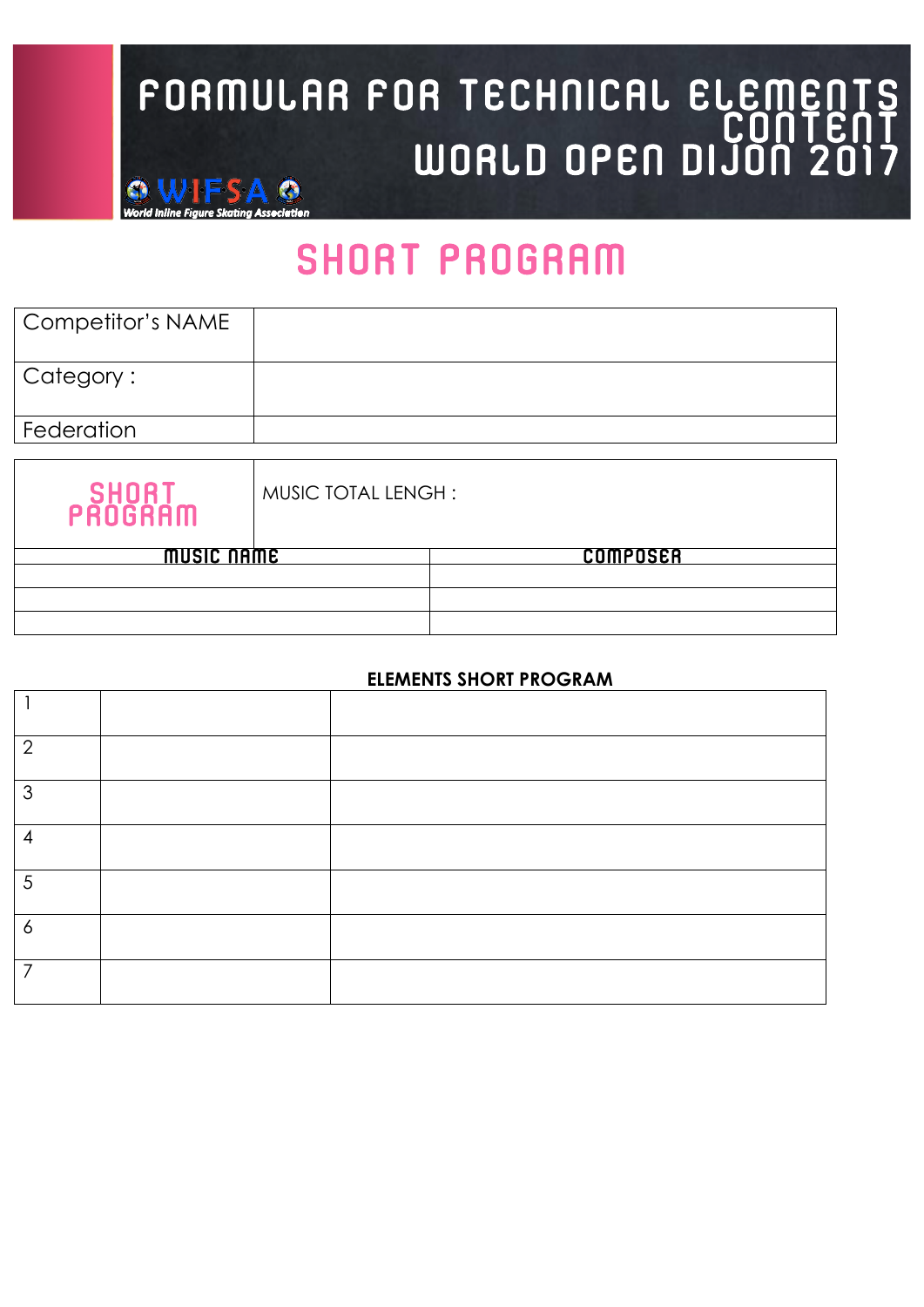## FORMULAR FOR TECHNICAL ELEMENTS<br>CONTENT WORLD OPEN DIJON 2017 **6 WIFSA O**

### free PROGRAM

| <b>Competitor's NAME</b> |                    |          |
|--------------------------|--------------------|----------|
| Category:                |                    |          |
| Federation               |                    |          |
|                          |                    |          |
| <b>FREE PROGRAM</b>      | MUSIC TOTAL LENGH: |          |
| <b>MUSIC NAME</b>        |                    | COMPOSER |
|                          |                    |          |
|                          |                    |          |
|                          |                    |          |

### **ELEMENTS FREE PROGRAM**

**.**

| $\mathbf{I}$    |  |
|-----------------|--|
| $\overline{2}$  |  |
| $\mathfrak{Z}$  |  |
| $\overline{4}$  |  |
| $\overline{5}$  |  |
| $\pmb{\delta}$  |  |
| $\overline{7}$  |  |
| $\,8\,$         |  |
| $\mathcal{P}$   |  |
| 10              |  |
| 11              |  |
| 12              |  |
| $\overline{13}$ |  |